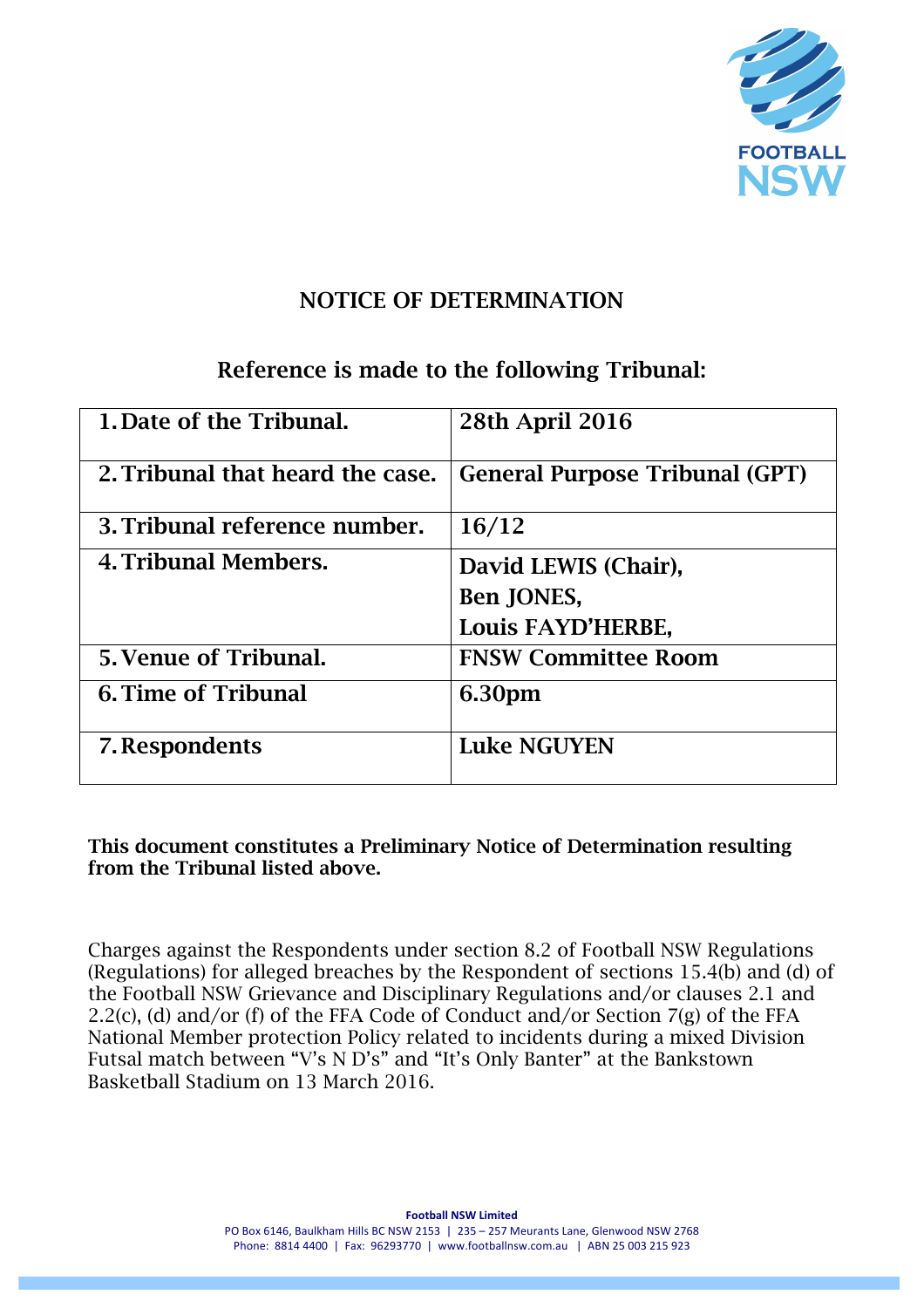# Summation of the Tribunal:

### The Tribunal found that the evidence:

Supported the Charges brought against the Respondent.

## Determination of the Tribunal:

The Respondent pleaded GUILTY to the both Charges related to the relevant incidents.

The Respondent refused to attend the Tribunal.

The Respondent admitted in his brief written submission that he swore at the Referee and then attacked the referee by punching him several times.

Video evidence was available confirming that the Respondent had to be physically restrained by other players to prevent the continued battery of the Referee. The Tribunal determined that this was a very serious offence and the maximum sanction must be imposed.

### Sanctions Imposed

The Tribunal imposed the following sanction on the Respondent under Table B, item 1 – Offences by Participants against Match Officials: *"Using offensive, insulting or abusive language and/or gestures"* and Table B, item 10 *"Punching, kicking, elbowing or striking a Match Official"*.

The Respondent is suspended for LIFE for the offences under the Charges from all Football related activities, including spectating.

| <b>Fines Imposed</b> |  |  |
|----------------------|--|--|
| NIL                  |  |  |